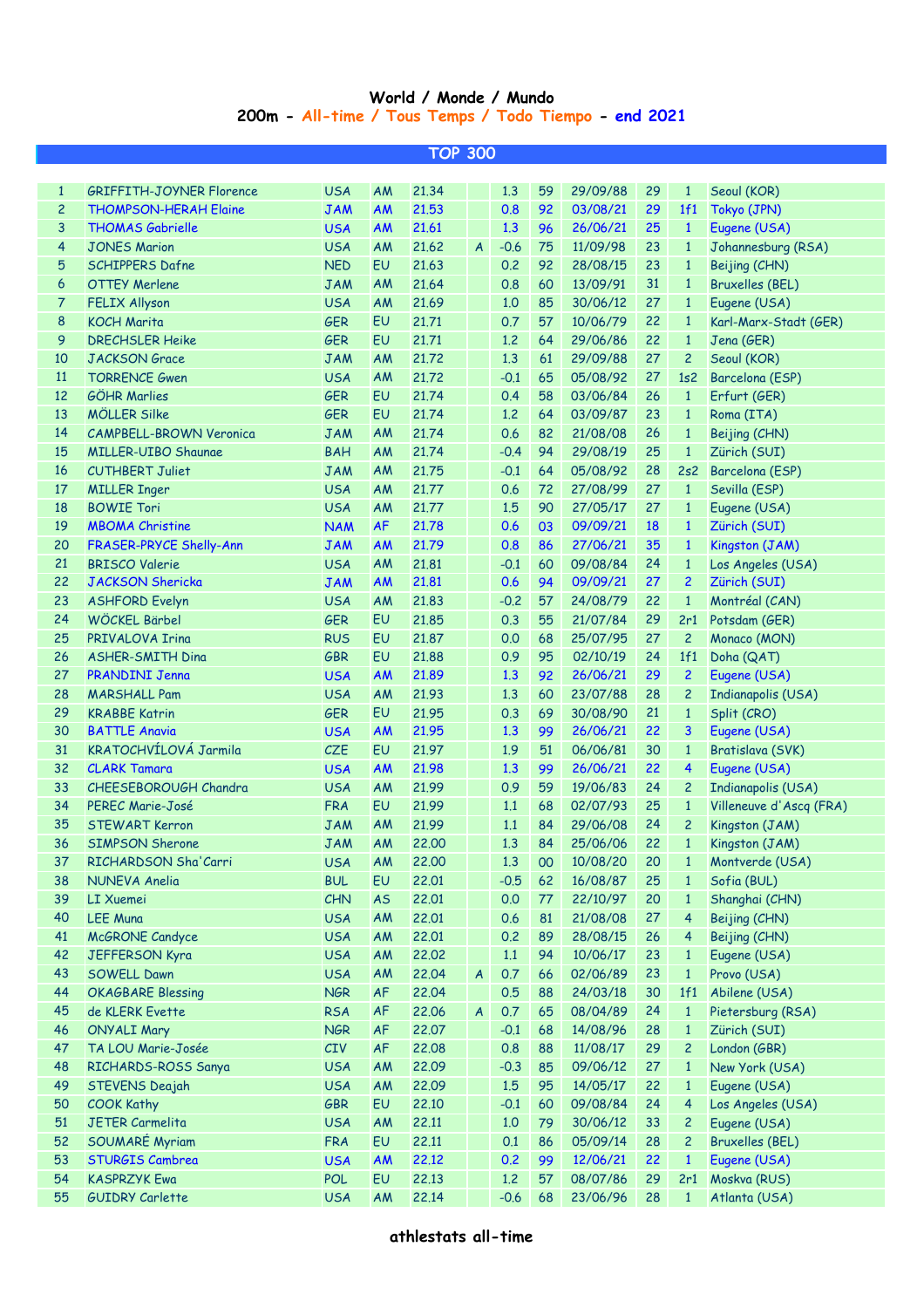| 56  | <b>SOLOMON Shalonda</b>       | <b>USA</b> | AM        | 22.15 |                  | 1.0    | 85 | 26/06/11    | 26        | $\mathbf{1}$   | Eugene (USA)                  |
|-----|-------------------------------|------------|-----------|-------|------------------|--------|----|-------------|-----------|----------------|-------------------------------|
| 57  | <b>ANNELUS Anglerne</b>       | <b>USA</b> | AM        | 22.16 |                  | 1.3    | 97 | 08/06/19    | 22        | $\mathbf{1}$   | Austin (USA)                  |
| 58  | <b>BLOCK Zhanna</b>           | <b>UKR</b> | EU        | 22.17 | $\boldsymbol{A}$ | $-2.3$ | 72 | 09/07/97    | 25        | 1r1            | Monachil (ESP)                |
| 59  | <b>YOUNG Dannette</b>         | <b>USA</b> | AM        | 22.18 |                  | $-0.6$ | 64 | 23/06/96    | 32        | $\overline{c}$ | Atlanta (USA)                 |
| 60  | <b>MALCHUGINA Galina</b>      | <b>RUS</b> | EU        | 22.18 |                  | 0.9    | 62 | 04/07/96    | 34        | 1s2            | Sankt-Peterburg (RUS)         |
| 61  | <b>FRAZER Merlene</b>         | <b>JAM</b> | AM        | 22.18 |                  | 0.5    | 73 | 25/08/99    | 26        | 1s2            | Sevilla (ESP)                 |
| 62  | <b>BRYANT Dezerea</b>         | <b>USA</b> | AM        | 22.18 |                  | 1.9    | 93 | 13/06/15    | 22        | $\mathbf{1}$   | Eugene (USA)                  |
| 63  | <b>MASILINGI Beatrice</b>     | <b>NAM</b> | <b>AF</b> | 22.18 | $\boldsymbol{A}$ | 1.1    | 03 | 21/08/21    | <b>18</b> | 2f1            | Nairobi (KEN)                 |
| 64  | <b>BOCHINA Natalya</b>        | <b>RUS</b> | EU        | 22.19 |                  | 1.5    | 62 | 30/07/80    | 18        | $\overline{c}$ | Moskva (RUS)                  |
| 65  | FERGUSON-McKENZIE Debbie      | <b>BAH</b> | AM        | 22.19 |                  | 0.0    | 76 | 03/07/99    | 23        | $\mathbf{1}$   | Paris Saint-Denis (FRA)       |
| 66  | <b>DUNCAN Kimberlyn</b>       | <b>USA</b> | AM        | 22.19 |                  | 1.9    | 91 | 07/06/12    | 21        | 1h2            | Des Moines (USA)              |
| 67  | FEDORIVA Aleksandra           | <b>RUS</b> | EU        | 22.19 |                  | 1.0    | 88 | 06/07/12    | 24        | $\mathbf{1}$   | Cheboksary (RUS)              |
| 68  | <b>GEVAERT Kim</b>            | <b>BEL</b> | EU        | 22,20 |                  | 2.0    | 78 | 09/07/06    | 28        | $\mathbf{1}$   | <b>Bruxelles (BEL)</b>        |
| 69  | SZEWINSKA Irena               | <b>POL</b> | EU        | 22.21 |                  | 1.9    | 46 | 13/06/74    | 28        |                |                               |
|     |                               |            |           |       |                  |        |    |             |           | $\mathbf{1}$   | Potsdam (GER)                 |
| 70  | <b>WASHINGTON Ariana</b>      | <b>USA</b> | AM        | 22.21 |                  | 1.9    | 96 | 11/06/16    | 20        | $\mathbf{1}$   | Eugene (USA)                  |
| 71  | <b>OGUNKOYA Falilat</b>       | <b>NGR</b> | <b>AF</b> | 22,22 |                  | $-0.9$ | 68 | 22/08/98    | 30        | $\mathbf{1}$   | Dakar (SEN)                   |
| 72  | <b>McDONALD Beverly</b>       | <b>JAM</b> | AM        | 22,22 |                  | 0.6    | 70 | 27/08/99    | 29        | $\overline{c}$ | Sevilla (ESP)                 |
| 73  | <b>BOONE-SMITH Rachelle</b>   | <b>USA</b> | AM        | 22,22 |                  | 0.3    | 81 | 26/06/05    | 24        | $\overline{c}$ | Carson (USA)                  |
| 74  | <b>BROWN Brittany</b>         | <b>USA</b> | AM        | 22,22 |                  | 0.9    | 95 | 02/10/19    | 24        | 2f1            | Doha (QAT)                    |
| 75  | GAINSFORD-TAYLOR Melinda      | <b>AUS</b> | OC        | 22,23 |                  | 0.8    | 71 | 13/07/97    | 26        | $\mathbf{1}$   | Stuttgart (GER)               |
| 76  | RODRIGUEZ Carol               | <b>PUR</b> | AM        | 22.23 | $\overline{A}$   | 1.8    | 85 | 26/05/06    | 21        | 1h1            | Provo (USA)                   |
| 77  | <b>EKPONE Olivia</b>          | <b>USA</b> | AM        | 22.23 |                  | $-0.8$ | 93 | 18/05/14    | 21        | $\mathbf{1}$   | Lexington (USA)               |
| 78  | <b>TARMOH Jeneba</b>          | <b>USA</b> | AM        | 22.23 |                  | $-0.3$ | 89 | 17/07/15    | 26        | 3              | Monaco (MON)                  |
| 79  | <b>OFILI Favour</b>           | <b>NGR</b> | <b>AF</b> | 22.23 | $\boldsymbol{A}$ | 1.1    | 02 | 21/08/21    | 19        | 3f1            | Nairobi (KEN)                 |
| 80  | <b>WALTHER Gesine</b>         | <b>GER</b> | EU        | 22,24 |                  | 0.3    | 62 | 03/07/82    | 20        | $\overline{c}$ | Dresden (GER)                 |
| 81  | AZARASHVILI Maya              | <b>GEO</b> | <b>AS</b> | 22,24 |                  | 0.1    | 64 | 16/08/88    | 24        | $\mathbf{1}$   | Kyiv (UKR)                    |
| 82  | <b>AHOURÉ Murielle</b>        | CIV        | <b>AF</b> | 22,24 |                  | $-0.5$ | 87 | 19/07/13    | 26        | $\mathbf{1}$   | Monaco (MON)                  |
| 83  | <b>BROWN Kamaria</b>          | <b>USA</b> | AM        | 22.24 |                  | 1.9    | 92 | 13/06/15    | 23        | 3              | Eugene (USA)                  |
| 84  | <b>FREEMAN Cathy</b>          | <b>AUS</b> | OC        | 22,25 |                  | 1.3    | 73 | 26/08/94    | 21        | $\mathbf{1}$   | Victoria (CAN)                |
| 85  | PHILIPP Andrea                | <b>GER</b> | EU        | 22.25 |                  | 1.8    | 71 | 25/08/99    | 28        | 2s1            | Sevilla (ESP)                 |
| 86  | <b>FACEY Simone</b>           | <b>JAM</b> | AM        | 22.25 |                  | 1.1    | 85 | 29/06/08    | 23        | 5              | Kingston (JAM)                |
| 87  | <b>AHYE Michelle-Lee</b>      | <b>TTO</b> | AM        | 22.25 |                  | 0.8    | 92 | 16/08/16    | 24        |                | 2sf3 Río de Janeiro (BRA)     |
| 88  | <b>IRBY Lynna</b>             | <b>USA</b> | AM        | 22.25 |                  | 0.6    | 98 | 13/05/18    | 20        | $\mathbf{1}$   | Knoxville (USA)               |
| 89  | <b>ARRON Christine</b>        | <b>FRA</b> | EU        | 22.26 |                  | 0.0    | 73 | 03/07/99    | 26        | $\overline{c}$ | Paris Saint-Denis (FRA)       |
| 90  | <b>TOWNSEND Tiffany</b>       | <b>USA</b> | AM        | 22,26 |                  | $-0.5$ | 89 | 19/07/13    | 24        | $\overline{c}$ | Monaco (MON)                  |
| 91  | <b>BROWN Felicia</b>          | <b>USA</b> | AM        | 22.26 |                  | $-1.3$ | 93 | 14/05/16    | 23        | $\mathbf{1}$   | Tuscaloosa (USA)              |
| 92  | KAMBUNDJI Mujinga             | <b>SUI</b> | EU        | 22.26 |                  | 1.2    | 92 | 24/08/19    | 27        | $\mathbf{1}$   | Basel (SUI)                   |
| 93  | <b>BARBASHINA Elvira</b>      | <b>UZB</b> | <b>AS</b> | 22.27 |                  | 1.2    |    | 63 08/07/86 |           |                | 23 3r1 Moskva (RUS)           |
| 94  | <b>DAVIS-THOMPSON Pauline</b> | <b>BAH</b> | AM        | 22,27 |                  | 0.7    | 66 | 28/09/00    | 34        | $\mathbf{1}$   | Sydney (AUS)                  |
| 95  | <b>WILLIAMS Lauryn</b>        | <b>USA</b> | AM        | 22,27 |                  | 1.2    | 83 | 22/05/05    | 22        | $\overline{c}$ | Carson (USA)                  |
| 96  | <b>ATKINS Joanna</b>          | <b>USA</b> | AM        | 22,27 |                  | 1.3    | 89 | 04/04/14    | 25        | 1r1            | Gainesville (USA)             |
| 97  | <b>YUSUF Fatima</b>           | <b>NGR</b> | <b>AF</b> | 22.28 |                  | 1.1    | 71 | 24/08/99    | 28        | 2q2            | Sevilla (ESP)                 |
|     |                               |            |           |       |                  |        |    |             |           |                | Sydney (AUS)                  |
| 98  | JAYASINGHE Susanthika         | SRI        | <b>AS</b> | 22.28 |                  | 0.7    | 75 | 28/09/00    | 25        | $\overline{c}$ |                               |
| 99  | <b>EDWARDS Torri</b>          | <b>USA</b> | AM        | 22.28 |                  | 0.5    | 77 | 11/07/03    | 26        | $\mathbf{1}$   | Roma (ITA)                    |
| 100 | <b>KNOLL Silke</b>            | <b>GER</b> | EU        | 22.29 |                  | 0.7    | 67 | 19/07/92    | 25        | $\mathbf{1}$   | Ingolstadt (GER)              |
| 101 | <b>JENKINS LaTasha</b>        | <b>USA</b> | AM        | 22.29 |                  | 0.6    | 77 | 05/06/99    | 22        | $\mathbf{1}$   | Boise (USA)                   |
| 102 | <b>LUCAS Porscha</b>          | <b>USA</b> | AM        | 22.29 | $\boldsymbol{A}$ | 1.4    | 88 | 18/05/08    | 20        | $\mathbf{1}$   | Boulder (USA)                 |
| 103 | JOYNER-KERSEE Jackie          | <b>USA</b> | AM        | 22,30 |                  | 0.0    | 62 | 15/07/88    | 26        | Hep            | Indianapolis (USA)            |
| 104 | FEAGIN-ALEXANDER Zundra       | <b>USA</b> | AM        | 22,30 |                  | 0.9    | 73 | 22/06/96    | 23        | 1q1            | Atlanta (USA)                 |
| 105 | KONDRATYEVA Lyudmila          | <b>RUS</b> | EU        | 22.31 |                  | 0.1    | 58 | 12/06/80    | 22        | $\mathbf{1}$   | Moskva (RUS)                  |
| 106 | <b>GIVENS Randy</b>           | <b>USA</b> | <b>AM</b> | 22.31 |                  | 0.9    | 62 | 19/06/83    | 21        | $\overline{4}$ | Indianapolis (USA)            |
| 107 | HURTIS-HOUAIRI Muriel         | <b>FRA</b> | EU        | 22.31 |                  | 1.1    | 79 | 24/08/99    | 20        | 3q2            | Sevilla (ESP)                 |
| 108 | <b>FLANNEL Kynnedy</b>        | <b>USA</b> | <b>AM</b> | 22.31 |                  | 0.7    | 00 | 24/06/21    | 21        | 2h4            | Eugene (USA)                  |
| 109 | <b>CAZIER Marie-Christine</b> | <b>FRA</b> | EU        | 22,32 |                  | $-0.8$ | 63 | 29/08/86    | 23        | $\overline{c}$ | Stuttgart (GER)               |
| 110 | FYNES Sevatheda               | <b>BAH</b> | <b>AM</b> | 22,32 |                  | $-0.4$ | 74 | 17/07/99    | 25        | $\mathbf{1}$   | Nice (FRA)                    |
| 111 | FLOYD-BROADNAX Ebony          | <b>USA</b> | AM        | 22,32 |                  | 0.5    | 83 | 26/05/07    | 24        | $\mathbf{1}$   | Des Moines (USA)              |
| 112 | <b>STRACHAN Anthonique</b>    | <b>BAH</b> | AM        | 22,32 |                  | 0.9    | 93 | 22/06/13    | 20        | $\mathbf{1}$   | Nassau (BAH)                  |
| 113 | <b>WILLIAMS ChaRonda</b>      | <b>USA</b> | <b>AM</b> | 22,32 |                  | 0.8    | 87 | 14/07/15    | 28        | 1r1            | Luzern (SUI)                  |
| 114 |                               |            |           |       |                  |        |    |             |           |                |                               |
|     | LALOVA-COLLIO Ivet            | <b>BUL</b> | EU        | 22,32 |                  | $-0.1$ | 84 | 27/08/15    | 31        | 3sf1           |                               |
| 115 | <b>STURRUP Chandra</b>        | <b>BAH</b> | AM        | 22.33 |                  | 1.3    | 71 | 15/07/96    | 25        | $\mathbf{1}$   | Beijing (CHN)<br>Nassau (BAH) |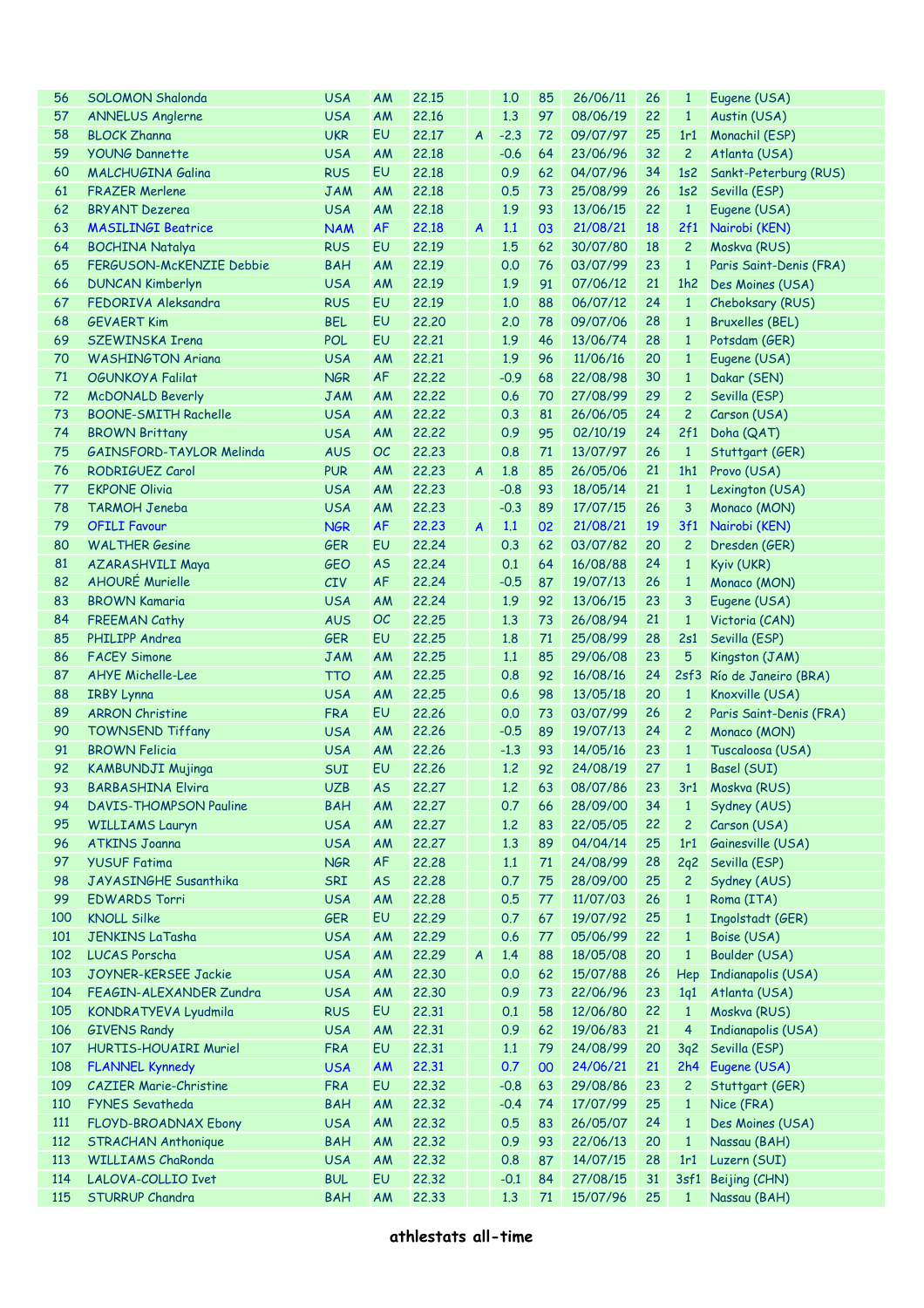| <b>116</b> | <b>BAILEY Aleen</b>                             | <b>JAM</b> | <b>AM</b> | 22.33 |                  | 1.1    | 80 | 24/08/04       | 24   |                 | 2s2 Athina (GRE)             |
|------------|-------------------------------------------------|------------|-----------|-------|------------------|--------|----|----------------|------|-----------------|------------------------------|
| 117        | <b>HYCHE Holli</b>                              | <b>USA</b> | AM        | 22.34 |                  | 1.6    | 71 | 05/06/93       | 22   | $\mathbf{1}$    | New Orleans (USA)            |
| 118        | <b>DYER Tonette</b>                             | <b>USA</b> | AM        | 22.34 |                  | 1.7    | 82 | 02/05/04       | 22   | 1r1             | Irvine (USA)                 |
| 119        | <b>KHABAROVA Irina</b>                          | <b>RUS</b> | EU        | 22.34 |                  | 0.7    | 66 | 31/07/04       | 38   | $\mathbf{1}$    | Tula (RUS)                   |
| 120        | <b>COLANDER LaTasha</b>                         | <b>USA</b> | AM        | 22.34 |                  | 0.3    | 76 | 26/06/05       | 29   | 3               | Carson (USA)                 |
| 121        | <b>MYERS Marshevet</b>                          | <b>USA</b> | AM        | 22.34 |                  | 0.6    | 84 | 21/08/08       | 24   | 5               | Beijing (CHN)                |
| 122        | <b>WIMBLEY Shakima</b>                          | <b>USA</b> | AM        | 22.34 |                  | 1.7    | 95 | 28/04/18       | 23   | 1f1             | Clermont (USA)               |
| 123        | <b>BOYD Denise</b>                              | <b>AUS</b> | OC        | 22.35 |                  | 1.8    | 52 | 23/03/80       | 28   | $\mathbf{1}$    | Sydney (AUS)                 |
| 124        | <b>VORONOVA Natalya</b>                         | <b>RUS</b> | EU        | 22.35 |                  | $-0.5$ | 65 | 19/08/93       | 28   | 3s1             | Stuttgart (GER)              |
| 125        | <b>TARLEA Ionela</b>                            | <b>ROU</b> | EU        | 22.35 |                  | 1.3    | 76 | 13/05/99       | 23   | $\mathbf{1}$    | Doha (QAT)                   |
| 126        | <b>KNIGHT Bianca</b>                            | <b>USA</b> | <b>AM</b> | 22.35 |                  | 1.0    | 89 | 26/06/11       | 22   | $\overline{4}$  | Eugene (USA)                 |
| 127        | <b>BEHRENDT Kerstin</b>                         | <b>GER</b> | EU        | 22.36 |                  | 1.7    | 67 | 12/06/88       | 21   | 3               | Karl-Marx-Stadt (GER)        |
| 128        | <b>LIU Xiaomei</b>                              | <b>CHN</b> | <b>AS</b> | 22.36 |                  | 0.0    | 72 | 22/10/97       | 25   | $\overline{c}$  | Shanghai (CHN)               |
| 129        | <b>BAPTISTE Kelly-Ann</b>                       | <b>TTO</b> | <b>AM</b> | 22.36 |                  | 0.3    | 86 | 23/06/13       | 27   | 1r <sub>2</sub> | Port-of-Spain (TTO)          |
| 130        | <b>GÜNTHER Sabine</b>                           | <b>GER</b> | EU        | 22.37 |                  | 1.3    | 63 | 26/06/82       | 19   | $\overline{c}$  | Cottbus (GER)                |
| 131        | <b>BARBER Me'Lisa</b>                           | <b>USA</b> | <b>AM</b> | 22.37 |                  | 0.3    | 80 | 26/06/05       | 25   | $\overline{4}$  | Carson (USA)                 |
| 132        | <b>MADISON Tianna</b>                           | <b>USA</b> | AM        | 22.37 |                  | 0.3    | 85 | 12/05/12       | 27   | $\mathbf{1}$    | Ponce (PUR)                  |
| 133        | <b>SAMUEL Jamile</b>                            | <b>NED</b> | EU        | 22.37 |                  | 0.9    | 92 | 22/07/18       | 26   | 6               | London (GBR)                 |
| 134        | <b>STECHER Renate</b>                           | <b>GER</b> | EU        | 22.38 |                  | 1.6    | 50 | 21/07/73       | 23   | $\mathbf{1}$    | Dresden (GER)                |
| 135        | <b>MOREHEAD Brenda</b>                          | <b>USA</b> | AM        | 22.38 |                  | 1.7    | 57 | 12/04/80       | 23   | $\mathbf{1}$    | Nashville (USA)              |
| 136        | <b>LEATHERWOOD Lillie</b>                       | <b>USA</b> | AM        | 22,38 |                  | 2.0    | 64 | 17/05/87       | 23   | $\mathbf{1}$    | Tuscaloosa (USA)             |
| 137        | <b>MYERS Sandra</b>                             | <b>ESP</b> | EU        | 22.38 |                  | 0.3    | 61 | 30/08/90       | 29   | $\overline{4}$  | Split (CRO)                  |
| 138        | <b>PERRY Nanceen</b>                            | <b>USA</b> | AM        | 22.38 |                  | 0.5    | 77 | 23/07/00       | 23   | 3               | Sacramento (USA)             |
| 139        |                                                 | <b>RUS</b> | EU        | 22.38 |                  | $-0.3$ | 79 | 28/08/03       | 24   | $\mathbf{1}$    | Paris Saint-Denis (FRA)      |
| 140        | KAPACHINSKAYA Anastasiya<br><b>SPRUNGER Léa</b> | <b>SUI</b> | EU        | 22.38 |                  | 0.4    | 90 | 17/07/16       | 26   |                 |                              |
|            |                                                 |            |           |       |                  |        |    |                |      | $\mathbf{1}$    | Genève (SUI)                 |
| 141        | STEINER Abby #                                  | <b>USA</b> | <b>AM</b> | 22.38 |                  | ÷      | 99 | 13/03/21       | 22   | 1f2             | <b>Fayetteville (USA)</b>    |
| 142        | del PONTE Ajla                                  | <b>SUI</b> | EU        | 22.38 |                  | 1.9    | 96 | 14/08/21       | 25   | 1f1             | La Chaux-de-Fonds (SUI)      |
| 143        | PURSIAINEN Mona-Lisa                            | <b>FIN</b> | EU        | 22.39 |                  | 0.6    | 51 | 20/08/73       | 22   | $\mathbf{1}$    | Moskva (RUS)                 |
| 144        | <b>RICHTER Annegret</b>                         | <b>GER</b> | EU        | 22.39 |                  | 0.0    | 50 | 28/07/76       | 26   | $\overline{c}$  | Montréal (CAN)               |
| 145        | <b>BROWN Alice</b>                              | <b>USA</b> | AM        | 22.39 |                  | 1.3    | 60 | 23/07/88       | 28   | 5               | Indianapolis (USA)           |
| 146        | <b>FINN Michelle</b>                            | <b>USA</b> | AM        | 22.39 |                  | $-0.1$ | 65 | 05/08/92       | 27   | 4s2             | Barcelona (ESP)              |
| 147        | <b>MOTHERSILLE Cydonie</b>                      | CAY        | AM        | 22.39 |                  | 1.1    | 78 | 10/07/05       | 27   | 1h1             | Nassau (BAH)                 |
| 148        | POSPELYOVA Svetlana                             | <b>RUS</b> | EU        | 22.39 |                  | 0.0    | 69 | 24/07/05       | 36   | $\mathbf{1}$    | Tula (RUS)                   |
| 149        | McLAUGHLIN Sydney                               | <b>USA</b> | AM        | 22.39 |                  | 1.5    | 99 | 29/03/18       | 19   | 1f1             | Gainesville (USA)            |
| 150        | <b>MOORE Consuella</b>                          | <b>USA</b> | AM        | 22.40 |                  | 0.6    | 81 | 27/06/10       | 29   | $\mathbf{1}$    | Des Moines (USA)             |
| 151        | <b>MOORE LaShauntea</b>                         | <b>USA</b> | AM        | 22.40 |                  | 1.5    | 83 | 22/06/13       | 30   | 1h3             | Des Moines (USA)             |
| 152        | <b>BROWN Janeek</b>                             | <b>JAM</b> | AM        | 22.40 |                  | 1.3    | 98 | 08/06/19       | 21   | $\overline{4}$  | Austin (USA)                 |
|            | 153 MANI Myriam                                 | CMR        | AF        | 22.41 |                  | 0.2    |    | 77 21/05/00 23 |      |                 | 1 Cayenne (FRA)              |
| 154        | <b>HILL Deanna</b>                              | <b>USA</b> | AM        | 22.41 |                  | 1.5    | 96 | 14/05/17       | 21   | 2               | Eugene (USA)                 |
| 155        | HENDERSON Ashley #                              | <b>USA</b> | AM        | 22.41 |                  | ÷      | 95 | 10/03/18       | 23   | 1f1             | <b>College Station (USA)</b> |
| 156        | GEORGIEVA Nadezhda                              | <b>BUL</b> | EU        | 22.42 |                  | 1.2    | 61 | 22/05/83       | 22   | $\mathbf{1}$    | Sofia (BUL)                  |
| 157        | PINIGINA Mariya                                 | <b>UKR</b> | EU        | 22.42 | $\boldsymbol{A}$ | 1.7    | 58 | 23/05/87       | 29   | 1r1             | Tsakhadzor (ARM)             |
| 158        | van HEER-MURPHY Tania                           | <b>AUS</b> | OC        | 22.42 |                  | 2.0    | 70 | 06/02/99       | 29   | $\mathbf{1}$    | Canberra (AUS)               |
| 159        | RUSAKOVA Natalya                                | <b>RUS</b> | EU        | 22.42 |                  | 1.2    | 79 | 06/07/12       | 33   | 1h3             | Cheboksary (RUS)             |
| 160        | <b>FRANCIS Phyllis</b>                          | <b>USA</b> | AM        | 22.42 |                  | 2.0    | 92 | 24/06/18       | 26   |                 | 2sf1 Des Moines (USA)        |
| 161        | <b>HUNT Amy</b>                                 | <b>GBR</b> | EU        | 22.42 |                  | 1.7    | 02 | 30/06/19       | 17   | 1f1             | Mannheim (GER)               |
| 162        | GONCHARENKO Svetlana #                          | <b>RUS</b> | EU        | 22.43 |                  | ÷      | 71 | 22/02/98       | 27   | 1r1             | Liévin (FRA)                 |
| 163        | NAIMOVA Tezdzhan                                | <b>BUL</b> | EU        | 22.43 |                  | 0.7    | 87 | 17/06/07       | 20   | $\mathbf{1}$    | Sofia (BUL)                  |
| 164        | <b>HILL Candace</b>                             | <b>USA</b> | AM        | 22.43 | $\overline{A}$   | $-0.7$ | 99 | 19/07/15       | $16$ | $\mathbf{1}$    | Cali (COL)                   |
| 165        | <b>BRYZGINA Olga</b>                            | <b>UKR</b> | EU        | 22.44 |                  | 1.3    | 63 | 29/08/85       | 22   | $\mathbf{1}$    | Donetsk (UKR)                |
| 166        | <b>TRANDENKOVA Marina</b>                       | <b>RUS</b> | EU        | 22.44 | $\mathsf{A}$     | $-2.3$ | 67 | 09/07/97       | 30   | 2r1             | Monachil (ESP)               |
| 167        | <b>BRYZGINA Elyzaveta</b>                       | <b>UKR</b> | EU        | 22.44 |                  | 0.1    | 89 | 31/07/10       | 21   | $\overline{c}$  | Barcelona (ESP)              |
| 168        | <b>AKINOSUN Morolake</b>                        | <b>USA</b> | <b>AM</b> | 22.44 |                  | $-0.3$ | 94 | 25/06/21       | 27   | 4sf1            | Eugene (USA)                 |
| 169        | <b>BOYLE Raelene</b>                            | <b>AUS</b> | OC        | 22.45 |                  | 1.1    | 51 | 07/09/72       | 21   | $\overline{c}$  | München (GER)                |
| 170        | <b>BREUER Grit</b>                              | <b>GER</b> | EU        | 22.45 |                  | 0.5    | 72 | 08/09/91       | 19   | $\overline{c}$  | Köln (GER)                   |
| 171        | <b>PASCHKE Melanie</b>                          | <b>GER</b> | EU        | 22.45 |                  | 1.4    | 70 | 03/07/94       | 24   | $\mathbf{1}$    | Erfurt (GER)                 |
| 172        | <b>WILLIAMS Tameka</b>                          | <b>SKN</b> | <b>AS</b> | 22.45 |                  | 1.4    | 89 | 03/06/12       | 23   | $\mathbf{1}$    | Basseterre (SKN)             |
| 173        | CAMACHO-QUINN Jasmine                           | <b>PUR</b> | AM        | 22.45 |                  | 2.0    | 96 | 25/07/20       | 24   | 2f1             | Clermont (USA)               |
| 174        | <b>ZHIROVA Marina</b>                           | <b>RUS</b> | EU        | 22.46 |                  | 0.2    | 63 | 22/09/85       | 22   | $\mathbf{1}$    | Tokyo (JPN)                  |
| 175        | MOLOKOVA Marina                                 | <b>RUS</b> | EU        | 22.46 |                  | 0.1    | 62 | 16/07/86       | 24   | $\mathbf{1}$    | Kyiv (UKR)                   |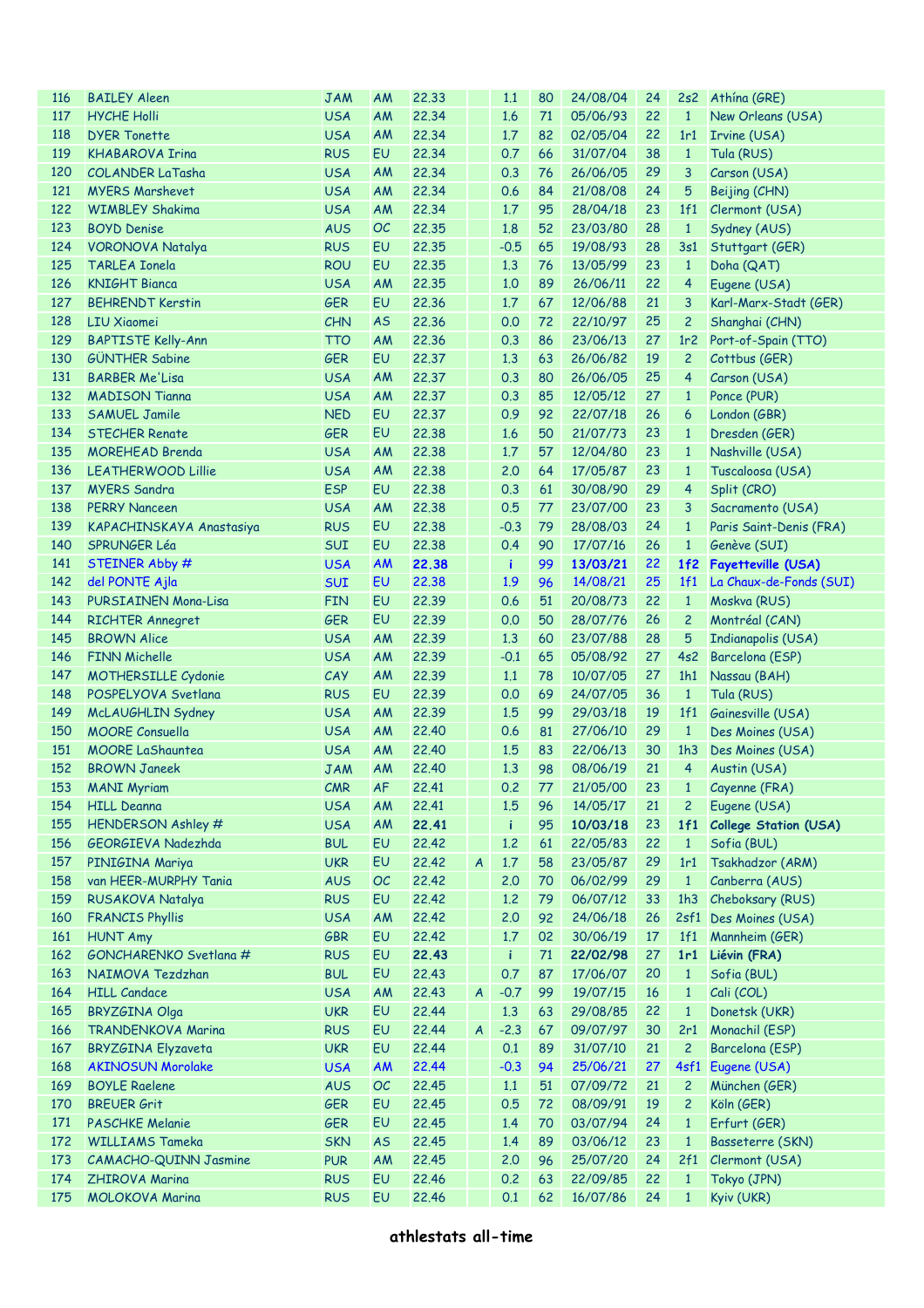| 176 | <b>JONES-FERRETTE Laverne</b> | <b>ISV</b> | AM        | 22.46 |                | 0.3    | 81 | 01/06/09 | 28              | $\mathbf{1}$        | Hengelo (NED)                |
|-----|-------------------------------|------------|-----------|-------|----------------|--------|----|----------|-----------------|---------------------|------------------------------|
| 177 | <b>SCOTT Aurieyall</b>        | <b>USA</b> | AM        | 22.46 |                | 1.5    | 92 | 22/06/13 | 21              | 2h3                 | Des Moines (USA)             |
| 178 | <b>WILLIAMS Jodie</b>         | <b>GBR</b> | EU        | 22.46 |                | $-0.5$ | 93 | 15/08/14 | 21              | $\overline{c}$      | Zürich (SUI)                 |
| 179 | <b>HENRY Desiree</b>          | <b>GBR</b> | EU        | 22.46 |                | 0.1    | 95 | 27/08/16 | 21              | $\overline{c}$      | Paris Saint-Denis (FRA)      |
| 180 | <b>MÜLLER Romy</b>            | <b>GER</b> | EU        | 22.47 |                | 1.5    | 58 | 30/07/80 | 22              | $\overline{4}$      | Moskva (RUS)                 |
| 181 | KOCEMBOVA Tatána              | CZE        | EU        | 22.47 |                | 0.2    | 62 | 08/07/84 | 22              | $\mathbf{1}$        | Barcelona (ESP)              |
| 182 | <b>GERMAN Natalya</b>         | <b>UKR</b> | EU        | 22.47 |                | 0.5    | 63 | 21/06/87 | 24              | $\mathbf{1}$        | Chelyabinsk (RUS)            |
| 183 | <b>JONES Esther</b>           | <b>USA</b> | AM        | 22.47 |                | 0.2    | 69 | 30/05/92 | 23              | 3                   | San José (USA)               |
| 184 | <b>GRIGORYEVA Yekaterina</b>  | <b>RUS</b> | EU        | 22.47 |                | 1.8    | 74 | 06/08/97 | 23              | 2h4                 | Athína (GRE)                 |
| 185 | <b>WHITNEY Kaylin</b>         | <b>USA</b> | AM        | 22.47 |                | 0.4    | 98 | 28/06/15 | 17              | $\overline{4}$      | Eugene (USA)                 |
| 186 | <b>COLLINS Shania</b>         | <b>USA</b> | AM        | 22.47 |                | 0.6    | 96 | 13/05/18 | 22              | $\overline{c}$      | Knoxville (USA)              |
| 187 | NWOKOCHA Nzubechi Grace       | <b>NGR</b> | <b>AF</b> | 22.47 |                | 0.3    | 01 | 02/08/21 | 20              | 3h1                 | Tokyo (JPN)                  |
| 188 | DHARSA Damayanthi             | SRI        | <b>AS</b> | 22.48 |                | 0.1    | 75 | 18/12/98 | 23              | $\mathbf{1}$        | Bangkok (THA)                |
| 189 | <b>DURST Stephanie</b>        | <b>USA</b> | AM        | 22.48 |                | 0.9    | 82 | 12/05/02 | 20              | $\mathbf{1}$        | Starkville (USA)             |
| 190 | SILVA Ana Cláudia             | <b>BRA</b> | AM        | 22.48 |                | 1.0    | 88 | 06/08/11 | 23              | 1h1                 | São Paulo (BRA)              |
| 191 | <b>WASHINGTON Taylor</b>      | <b>USA</b> | AM        | 22.48 |                | $-1.3$ | 93 | 14/05/16 | 23              | $\overline{c}$      | Tuscaloosa (USA)             |
| 192 | <b>DAVIS Tamari</b>           | <b>USA</b> | AM        | 22.48 |                | 1.9    | 03 | 05/05/18 | 15              | $\mathbf{1}$        | Jacksonville (USA)           |
| 193 | <b>IKAUNIECE Vineta</b>       | LAT        | EU        | 22.49 | $\overline{A}$ | 1.7    | 62 | 23/05/87 | 25              | 2r1                 | Tsakhkadzor (ARM)            |
| 194 | <b>MIZERA Yelena</b>          | <b>RUS</b> | EU        | 22.49 |                | 0.3    | 66 | 30/08/90 | 24              | $\ddot{\mathbf{6}}$ | Split (CRO)                  |
| 195 | HILL D'Andre                  | <b>USA</b> | AM        | 22.49 |                | 2.0    | 73 | 01/06/96 | 23              | $\overline{c}$      | Eugene (USA)                 |
| 196 | <b>CUNLIFFE Hannah</b>        | <b>USA</b> | AM        | 22.49 |                | $-1.1$ | 96 | 15/05/16 | 20              | $\mathbf{1}$        | Seattle (USA)                |
| 197 | <b>MASON Symone</b>           | <b>USA</b> | <b>AM</b> | 22.49 |                | 1.9    | 99 | 29/05/21 | 22              | 2h1                 | Jacksonville (USA)           |
| 198 | <b>EMMELMANN Kirsten</b>      | <b>GER</b> | EU        | 22.50 |                | 0.0    | 61 | 09/08/81 | 20              | 2r1                 | Jena (GER)                   |
| 199 | <b>CAMPBELL Juliet</b>        | <b>JAM</b> | AM        | 22.50 |                | 0.5    | 70 | 25/08/99 | 29              | 3s2                 | Sevilla (ESP)                |
| 200 | <b>OYEPITAN Abiodun</b>       | <b>GBR</b> | EU        | 22.50 |                | 2.0    | 79 | 23/08/04 | 25              | 2h4                 | Athina (GRE)                 |
| 201 | <b>WILLIAMS Shericka</b>      | <b>JAM</b> | AM        | 22.50 |                | 0.8    | 85 | 07/09/08 | 23              | $\mathbf{1}$        | Rieti (ITA)                  |
| 202 | <b>NELSON Ella</b>            | <b>AUS</b> | OC        | 22.50 |                | 0.1    | 94 | 16/08/16 | 22              |                     |                              |
| 203 |                               | CAN        |           | 22.50 |                | 0.0    | 91 | 18/07/17 | 26              | 1r1                 | 3sf2 Río de Janeiro (BRA)    |
|     | <b>EMMANUEL Crystal</b>       |            | AM        |       |                |        |    |          |                 |                     | Cork (IRL)                   |
| 204 | <b>WILLIAMS Briana</b>        | <b>JAM</b> | AM        | 22.50 |                | $-0.1$ | 02 | 14/07/18 | 16              | $\mathbf{1}$        | Tampere (FIN)                |
| 205 | <b>DOBBIN Beth</b>            | <b>GBR</b> | EU        | 22.50 |                | 1.1    | 94 | 20/07/19 | 25              | 3                   | London (GBR)                 |
| 206 | DOWDIE Peta-Gaye              | <b>JAM</b> | AM        | 22.51 |                | 0.7    | 77 | 03/06/00 | 23              | $\mathbf{1}$        | Durham (USA)                 |
| 207 | <b>TABAKOVA Yuliya</b>        | <b>RUS</b> | EU        | 22.51 |                | 1.3    | 80 | 31/07/04 | 24              | 1h2                 | Tula (RUS)                   |
| 208 | <b>HALL Patricia</b>          | <b>JAM</b> | AM        | 22.51 |                | 1.4    | 82 | 19/05/13 | 31              | $\mathbf{1}$        | São Paulo (BRA)              |
| 209 | <b>HACKETT Semoy</b>          | <b>TTO</b> | AM        | 22.51 | $\overline{A}$ | 1.3    | 88 | 09/08/15 | 27              | $\overline{c}$      | San José (CRC)               |
| 210 | <b>WILLIAMS Lauren Rain</b>   | <b>USA</b> | AM        | 22.51 |                | 1.9    | 99 | 28/04/18 | 19              | 1f1                 | Tucson (USA)                 |
| 211 | <b>DANIELS Teahna</b>         | <b>USA</b> | <b>AM</b> | 22.51 |                | 1.8    | 97 | 25/05/19 | 22              | 2qf1                | Sacramento (USA)             |
| 212 | NASER Salwa Eid               | <b>BRN</b> | <b>AS</b> | 22.51 |                | 1.9    | 98 | 30/06/19 | 21              | $\overline{4}$      | Palo Alto (USA)              |
|     | 213 HUSSEIN Danah             | <b>IRQ</b> | AS        | 22.51 |                | 0.0    | 86 | 20/06/21 | 35 <sup>7</sup> |                     | 1 Radès (TUN)                |
| 214 | <b>HEWITT Lauren</b>          | <b>AUS</b> | OC        | 22,52 |                | 1.5    | 78 | 15/01/00 | 22              | $\mathbf{1}$        | Canberra (AUS)               |
| 215 | <b>WHITE Kayla</b>            | <b>USA</b> | AM        | 22,52 |                | $-1.0$ | 96 | 04/05/19 | 23              | $\mathbf{1}$        | Greensboro (USA)             |
| 216 | <b>BACOUL Rose-Aimee</b>      | <b>FRA</b> | EU        | 22.53 |                | 1.4    | 52 | 09/08/84 | 32              | 4s2                 | Los Angeles (USA)            |
| 217 | <b>DIXON Diane</b>            | <b>USA</b> | AM        | 22.53 |                | 0.3    | 64 | 31/05/86 | 22              | 3                   | San José (USA)               |
| 218 | <b>DU Xiujie</b>              | CHN        | <b>AS</b> | 22.53 |                | 1.7    | 71 | 31/08/95 | 24              | $\mathbf{1}$        | Fukuoka (JPN)                |
| 219 | <b>NKU Mercy</b>              | <b>NGR</b> | AF        | 22.53 |                | $-0.6$ | 76 | 05/07/99 | 23              | $\mathbf{1}$        | Zagreb (CRO)                 |
| 220 | <b>GUSHCHINA Yulia</b>        | <b>RUS</b> | EU        | 22.53 |                | $-1.1$ | 83 | 10/08/05 | 22              | 1h2                 | Helsinki (FIN)               |
| 221 | <b>SOTO Nercely</b>           | <b>VEN</b> | AM        | 22.53 |                | 0.1    | 90 | 12/05/12 | 22              | $\mathbf{1}$        | Caracas (VEN)                |
| 222 | <b>DUNMORE Makenzie</b>       | <b>USA</b> | AM        | 22.53 |                | 1.4    | 97 | 12/05/18 | 21              | 1h2                 | Palo Alto (USA)              |
| 223 | McLAUGHLIN Anneisha           | <b>JAM</b> | AM        | 22.54 |                | 2.0    | 86 | 22/08/10 | 24              | $\mathbf{1}$        | Haldensleben (GER)           |
| 224 | <b>GAITHER TyNia</b>          | <b>BAH</b> | AM        | 22.54 |                | 1.9    | 93 | 11/06/16 | 23              | 5                   | Eugene (USA)                 |
| 225 | <b>BETHEL Brianne</b>         | <b>BAH</b> | <b>AM</b> | 22.54 |                | 2.0    | 98 | 16/05/21 | 23              | $\mathbf{1}$        | Tampa (USA)                  |
| 226 | <b>TERRY Twanisha</b>         | <b>USA</b> | <b>AM</b> | 22.54 |                | 0.1    | 99 | 29/05/21 | 22              | 1h3                 | <b>College Station (USA)</b> |
| 227 | <b>SEYNI Aminatou</b>         | <b>NIG</b> | <b>AF</b> | 22.54 |                | 0.1    | 96 | 02/08/21 | 25              | 5sf3                | Tokyo (JPN)                  |
| 228 | <b>MONDIE-MILNER Celena</b>   | <b>USA</b> | AM        | 22.55 |                | $-0.6$ | 68 | 23/06/96 | 28              | 6                   | Atlanta (USA)                |
| 229 | <b>ZYKINA Oleysa</b>          | <b>RUS</b> | EU        | 22.55 |                | 0.0    | 80 | 24/07/05 | 25              | $\overline{c}$      | Tula (RUS)                   |
| 230 | <b>CALVERT Schillonie</b>     | <b>JAM</b> | AM        | 22.55 |                | $-0.2$ | 88 | 13/09/11 | 23              | $\mathbf{1}$        | Zagreb (CRO)                 |
| 231 | <b>FREEMAN Octavious</b>      | <b>USA</b> | AM        | 22.55 |                | 1.9    | 92 | 25/05/13 | 21              | 2r1                 | Greensboro (USA)             |
| 232 | <b>HAYES Quanera</b>          | <b>USA</b> | AM        | 22.55 |                | $-0.3$ | 92 | 28/04/17 | 25              | 2r1                 | Gainesville (USA)            |
| 233 | <b>WHYTE Natalliah</b>        | <b>JAM</b> | AM        | 22.55 |                | 0.9    | 97 | 21/04/18 | 21              | 1f1                 | Auburn (USA)                 |
| 234 | <b>SEYMOUR Ka'Tia</b>         | <b>USA</b> | AM        | 22.55 |                | 1.3    | 97 | 06/06/19 | 22              |                     | 2sf3 Austin (USA)            |
| 235 | <b>GAUGEL Heike-Elke</b>      | <b>GER</b> | EU        | 22.56 |                | $-0.4$ | 59 | 04/08/85 | 26              | $\mathbf{1}$        | Stuttgart (GER)              |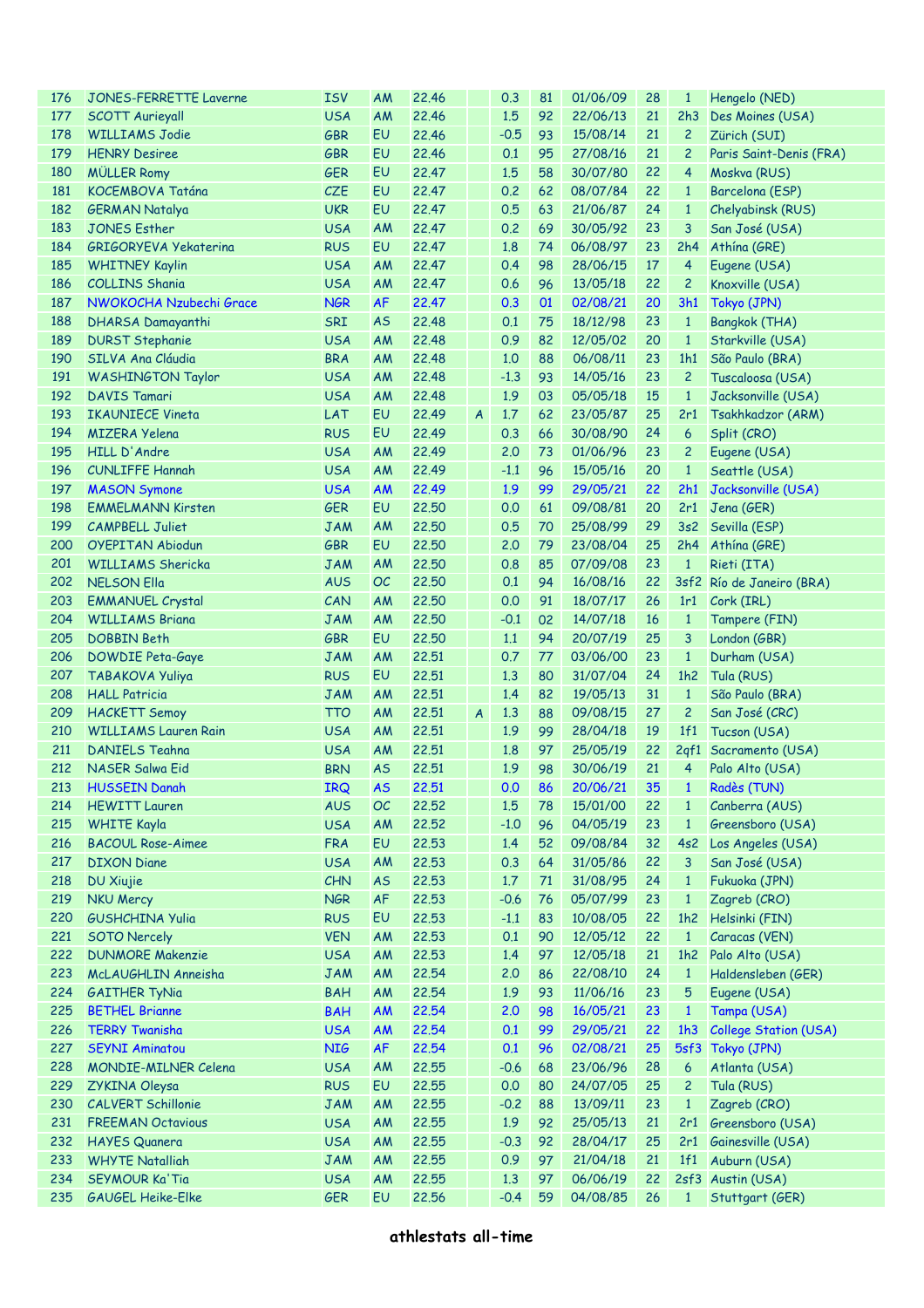| 236 | <b>WANG Huei-Chen</b>          | <b>TPE</b> | <b>AS</b> | 22.56 |                  | $-0.3$ | 70 | 30/10/92 | 22 | $\mathbf{1}$    | Yilan (TPE)            |
|-----|--------------------------------|------------|-----------|-------|------------------|--------|----|----------|----|-----------------|------------------------|
| 237 | <b>CHEN Zhaojing</b>           | CHN        | <b>AS</b> | 22.56 |                  | $-2.1$ | 69 | 13/09/93 | 24 | $\mathbf{1}$    | Beijing (CHN)          |
| 238 | <b>FELIX Sylviane</b>          | <b>FRA</b> | EU        | 22.56 |                  | 0.0    | 77 | 06/08/97 | 20 | 2q <sub>4</sub> | Athína (GRE)           |
| 239 | <b>GRENOT Libania</b>          | <b>ITA</b> | EU        | 22.56 |                  | 1.9    | 83 | 27/05/16 | 33 | 1r1             | Tampa (USA)            |
| 240 | <b>JOHNSON Kortnei</b>         | <b>USA</b> | AM        | 22.56 |                  | 0.5    | 97 | 26/05/18 | 21 | 1qf3            | Tampa (USA)            |
| 241 | <b>DAY Riley</b>               | <b>AUS</b> | OC        | 22.56 |                  | 0.3    | 00 | 02/08/21 | 21 | 4sf1            | Tokyo (JPN)            |
| 242 | <b>WALKER Kimberley</b>        | <b>USA</b> | AM        | 22.57 |                  | 0.7    | 67 | 20/05/91 | 24 | $\mathbf{1}$    | Lincoln (USA)          |
| 243 | <b>BENESOVA Hana</b>           | <b>CZE</b> | EU        | 22.57 |                  | 1.7    | 75 | 13/07/97 | 22 | $\mathbf{1}$    | Turku (FIN)            |
| 244 | <b>COLLINS Michelle</b>        | <b>USA</b> | AM        | 22.57 |                  | 1.7    | 71 | 23/07/00 | 29 | 2s2             |                        |
| 245 |                                |            |           |       |                  | 1.4    | 85 |          | 23 | $\overline{3}$  | Sacramento (USA)       |
|     | <b>ANDERSON Nickiesha</b>      | <b>JAM</b> | AM        | 22.57 | $\overline{A}$   |        |    | 18/05/08 |    |                 | Boulder (USA)          |
| 246 | CHERMOSHANSKAYA Yuliya         | <b>RUS</b> | EU        | 22.57 |                  | 0.0    | 86 | 20/08/08 | 22 | 5s1             | Beijing (CHN)          |
| 247 | <b>BAYNE Chauntae</b>          | <b>USA</b> | AM        | 22.57 |                  | 1.4    | 84 | 19/05/13 | 29 | $\overline{c}$  | São Paulo (BRA)        |
| 248 | HASTINGS Natasha               | <b>USA</b> | AM        | 22.57 |                  | 0.3    | 86 | 16/04/16 | 30 | $\overline{c}$  | Nassau (BAH)           |
| 249 | <b>LANNAMAN Sonia</b>          | <b>GBR</b> | EU        | 22.58 |                  | 1.5    | 56 | 18/05/80 | 24 | $\mathbf{1}$    | Cwmbran (GBR)          |
| 250 | <b>VORSTER Elinda</b>          | <b>RSA</b> | <b>AF</b> | 22.58 | $\overline{A}$   | 1.2    | 65 | 21/04/90 | 25 | $\overline{c}$  | Germiston (RSA)        |
| 251 | <b>WHITE Kelli</b>             | <b>USA</b> | AM        | 22.58 |                  | 1.2    | 77 | 24/05/98 | 21 | $\overline{c}$  | Gainesville (USA)      |
| 252 | COX Chrystal                   | <b>USA</b> | AM        | 22.58 |                  | 0.5    | 79 | 31/05/04 | 25 | $\overline{c}$  | Palo Alto (USA)        |
| 253 | <b>AMERTIL Christiane</b>      | <b>BAH</b> | AM        | 22.58 |                  | $-0.2$ | 79 | 10/07/05 | 26 | 1h2             | Nassau (BAH)           |
| 254 | POVH Olesya                    | <b>UKR</b> | EU        | 22.58 |                  | 0.0    | 87 | 31/05/11 | 24 | 1r <sub>2</sub> | Yalta (UKR)            |
| 255 | <b>RYEMYEN Mariya</b>          | <b>UKR</b> | EU        | 22.58 |                  | 1.3    | 87 | 06/08/12 | 25 | 1h5             | London (GBR)           |
| 256 | <b>WILLIAMS Bianca</b>         | <b>GBR</b> | EU        | 22.58 |                  | 0.4    | 93 | 31/07/14 | 21 | 3               | Glasgow (GBR)          |
| 257 | ANDERSON Alexandria            | <b>USA</b> | AM        | 22.58 |                  | 1.5    | 87 | 29/04/17 | 30 | 1r1             | Austin (USA)           |
| 258 | <b>BASS</b> Gina               | GAM        | <b>AF</b> | 22.58 |                  | 1.8    | 95 | 30/08/19 | 24 | $\mathbf{1}$    | Rabat (MAR)            |
| 259 | <b>SLYUSAR Irina</b>           | <b>UKR</b> | EU        | 22.59 |                  | 1.4    | 63 | 31/08/85 | 22 | 1s2             | Kobe (JPN)             |
| 260 | <b>FOMENKO Viktoriya</b>       | <b>UKR</b> | EU        | 22.59 |                  | 1.5    | 70 | 08/06/96 | 26 | $\mathbf{1}$    | Kyiv (UKR)             |
| 261 | <b>TAPLIN Cheryl</b>           | <b>USA</b> | AM        | 22.59 |                  | $-0.6$ | 72 | 23/06/96 | 24 | $\overline{7}$  | Atlanta (USA)          |
| 262 | <b>BACKUS LaKeisha</b>         | <b>USA</b> | AM        | 22.59 |                  | 1.4    | 76 | 02/05/98 | 22 | 2r1             | Austin (USA)           |
| 263 | DAIGLE Angela                  | <b>USA</b> | AM        | 22.59 |                  | 1.2    | 76 | 22/05/05 | 29 | $\overline{4}$  | Carson (USA)           |
| 264 | JACQUES-SEBASTIEN Lina         | <b>FRA</b> | EU        | 22.59 |                  | 0.1    | 85 | 31/07/10 | 25 | 5               | Barcelona (ESP)        |
| 265 | <b>BRISCO Mikiah</b>           | <b>USA</b> | AM        | 22.59 |                  | 0.5    | 96 | 26/05/18 | 22 | 2qf2            | Tampa (USA)            |
| 266 | <b>AUERSWALD Ingrid</b>        | <b>GER</b> | EU        | 22,60 |                  | 1.1    | 57 | 18/05/80 | 23 | 2               | Erfurt (GER)           |
| 267 | <b>WILLIAMS Diane</b>          | <b>USA</b> | AM        | 22,60 |                  | 2.0    | 60 | 27/04/86 | 26 | 2r2             | Walnut (USA)           |
| 268 | <b>OPARA Charity</b>           | <b>NGR</b> | <b>AF</b> | 22,60 |                  | $-1.4$ | 72 | 14/03/92 | 20 | $\mathbf{1}$    | Lagos (NGR)            |
| 269 | de MOURA Lucimar Aparecida     | <b>BRA</b> | AM        | 22.60 | $\overline{A}$   | 1.6    | 74 | 26/06/99 | 25 | $\mathbf{1}$    | Bogotá (COL)           |
| 270 | <b>LEVORATO Manuela</b>        | <b>ITA</b> | EU        | 22,60 |                  | 1.1    | 77 | 24/08/99 | 22 | 4q2             | Sevilla (ESP)          |
| 271 | <b>MARTIN Jada</b>             | <b>USA</b> | AM        | 22.60 |                  | $-1.3$ | 95 | 14/05/16 | 21 | 3               | Tuscaloosa (USA)       |
| 272 | <b>BREHMER Christina</b>       | <b>GER</b> | EU        | 22.61 |                  | 1.9    | 58 | 14/06/79 | 21 | 2               | Halle (GER)            |
|     | 273 MÜLLER Petra               | GER        | EU        | 22.61 |                  | 1.8    | 65 | 25/08/87 | 22 | $\mathbf{1}$    | Berlin (GER)           |
| 274 | <b>ARTYMATA Eleni</b>          | CYP        | EU        | 22.61 |                  | 0.1    | 86 | 31/07/10 | 24 | 6               | Barcelona (ESP)        |
| 275 | <b>RENZHINA Ekaterina</b>      | <b>RUS</b> | EU        | 22.61 |                  | 1.6    | 94 | 10/07/14 | 20 | $\mathbf{1}$    | Yerino (RUS)           |
|     | <b>WILLIAMS Sada</b>           |            |           | 22.61 |                  |        |    |          |    |                 |                        |
| 276 |                                | <b>BAR</b> | AM        |       |                  | 1.6    | 97 | 18/03/16 | 19 | $\mathbf{1}$    | Bridgetown (BAR)       |
| 277 | <b>CARTER Destiny</b>          | <b>USA</b> | AM        | 22.61 |                  | 1.4    | 92 | 26/05/17 | 25 | 1h1             | Lexington (USA)        |
| 278 | CHI Cheng                      | <b>TPE</b> | <b>AS</b> | 22.62 |                  | 0.8    | 44 | 12/07/70 | 26 | $\mathbf{1}$    | München (GER)          |
| 279 | MASLAKOVA Lyudmila             | <b>RUS</b> | EU        | 22.62 |                  |        | 52 | 17/09/78 | 26 | $\mathbf{1}$    | Tbilisi (GEO)          |
| 280 | <b>PAYNE Marita</b>            | CAN        | AM        | 22.62 |                  | 0.1    | 60 | 10/07/83 | 23 | $\overline{c}$  | Edmonton (CAN)         |
| 281 | SAVLINIS Elizabeta             | <b>RUS</b> | EU        | 22.62 |                  | 1.9    | 87 | 10/07/11 | 24 | 1h2             | Moskva (RUS)           |
| 282 | <b>GARDNER English</b>         | <b>USA</b> | AM        | 22.62 |                  | 1.1    | 92 | 12/05/13 | 21 | $\mathbf{1}$    | Los Angeles (USA)      |
| 283 | <b>WILLIAMS Danielle</b>       | <b>JAM</b> | AM        | 22.62 | $\mathsf{A}$     | $-0.7$ | 92 | 25/05/13 | 21 | $\mathbf{1}$    | Pueblo (USA)           |
| 284 | <b>RUSSELL Carrie</b>          | <b>JAM</b> | AM        | 22.62 |                  | $-0.2$ | 90 | 08/09/13 | 23 | $\mathbf{1}$    | Rieti (ITA)            |
| 285 | <b>ODIONG Edidiong Ofinome</b> | <b>BRN</b> | <b>AS</b> | 22.62 |                  | 0.1    | 97 | 09/09/18 | 21 | 5f1             | Ostrava (CZE)          |
| 286 | ROSA Vitoria Cristina          | <b>BRA</b> | AM        | 22.62 |                  | $-0.1$ | 96 | 09/08/19 | 23 | $\overline{c}$  | Lima (PER)             |
| 287 | <b>VEREEN Wendy</b>            | <b>USA</b> | AM        | 22.63 |                  | 1.4    | 66 | 17/04/93 | 27 | 3               | Walnut (USA)           |
| 288 | <b>SEYERLING Heide</b>         | <b>RSA</b> | AF        | 22.63 |                  | 1.8    | 76 | 03/03/01 | 25 | $\mathbf{1}$    | Durban (RSA)           |
| 289 | <b>FENTON Lorraine</b>         | <b>JAM</b> | AM        | 22.63 |                  | $-0.2$ | 73 | 13/06/01 | 28 | 1r1             | Kassel (GER)           |
| 290 | <b>COLE Leslie</b>             | <b>USA</b> | AM        | 22.63 |                  | 0.9    | 87 | 21/04/12 | 25 | 1r1             | Walnut (USA)           |
| 291 | <b>LOVE Alexis</b>             | <b>USA</b> | AM        | 22.63 |                  | 1.9    | 91 | 27/05/16 | 25 | 2r1             | Tampa (USA)            |
| 292 | PINTO Tatjana                  | <b>GER</b> | EU        | 22.63 |                  | 0.8    | 92 | 30/09/19 | 27 | 2h5             | Doha (QAT)             |
| 293 | <b>BODENDORF Carla</b>         | <b>GER</b> | EU        | 22.64 |                  | 0.0    | 53 | 28/07/76 | 23 | $\overline{4}$  | Montréal (CAN)         |
| 294 | <b>BAILEY Angela</b>           | CAN        | AM        | 22.64 | $\boldsymbol{A}$ | 0.1    | 62 | 19/07/83 | 21 | $\mathbf{1}$    | Colorado Springs (USA) |
| 295 | <b>BASSON Ansie</b>            | <b>RSA</b> | AF        | 22.64 | $\overline{A}$   | 0.7    | 66 | 29/04/89 | 23 | $\overline{c}$  | Pretoria (RSA)         |
|     |                                |            |           |       |                  |        |    |          |    |                 |                        |